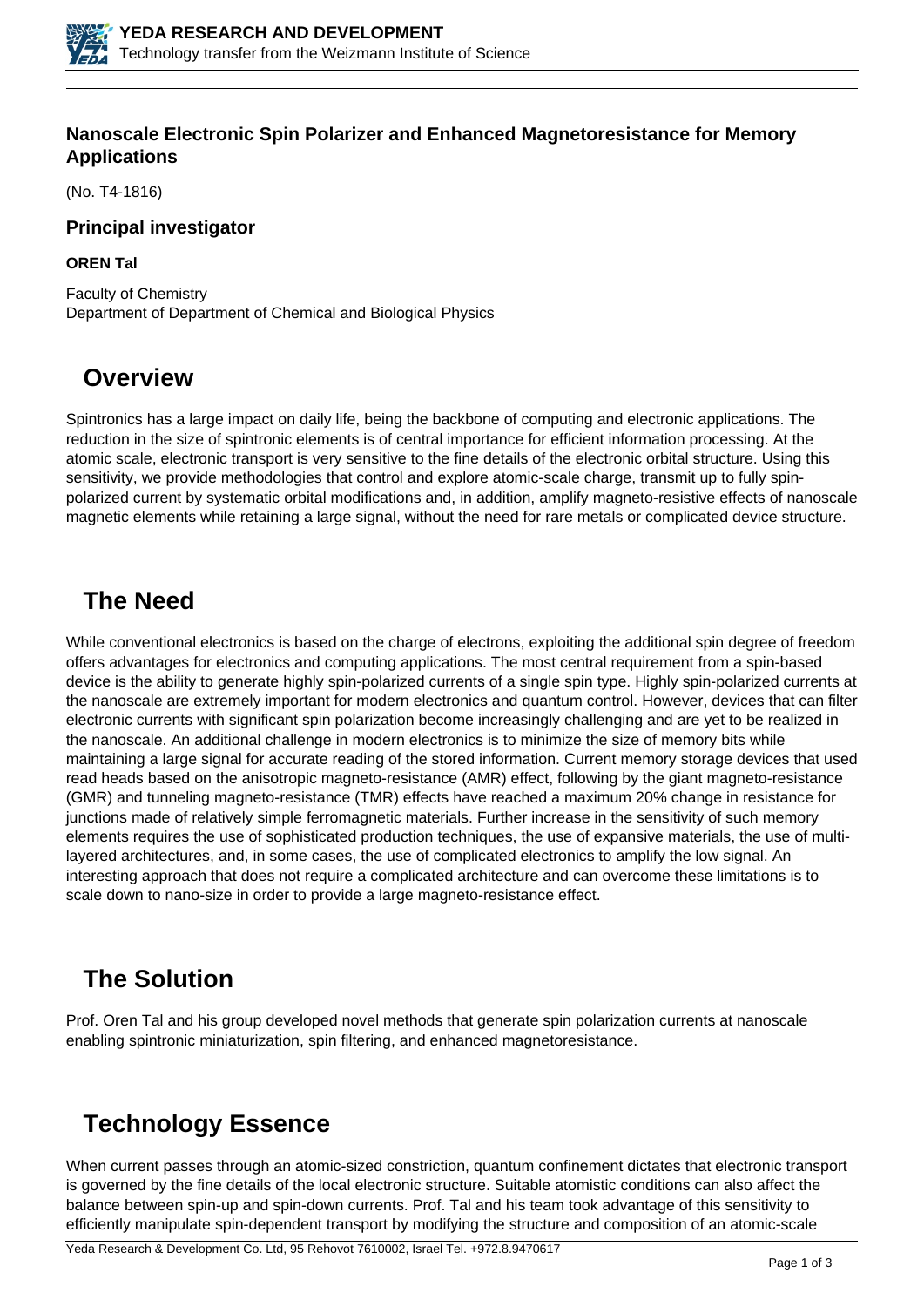

conductor. They found that the formation of a nickel oxide (NiO) atomic junction between two nickel electrodes leads to highly efficient spin filtering that allows only one spin-type to flow through the constriction. This is explained in view of the orbital hybridization between low-coordinated Ni and O atoms, resulting in the emergence of local halfmetallicity.

In addition, there is a special bonding properties of conjugated oligoacene molecules to ferromagnetic surfaces which the team used for enhanced AMR effect. The adsorption process involves hybridization between the delocalized  $\ddot{B}$  (attitudes) orbitals of the molecule and the highly-spin polarized d orbitals of the metal electrodes. This hybridization results in preferential conductance through the spin polarized orbitals, leading to at least one order of magnitude enhancement in magnetoresistance.



Figure 1: Left - Spin polarized transport regions in atomic-scale Nickel Oxide; Right - AMR measurements on Ni atomic junction and Ni/benzene molecular junction.

# **Applications**

- Atomic scale conductor that generates electronic spin currents or injects highly spin-polarized currents.
- The ideal structure for spin-valve the basic device for spintronics.
- Atomic-scale magnetic bits for data storage as the magnetization of the nickel-oxide atomic chains can be tuned, different schemes such as heat pulse, magnetostriction, and mechanical deformation can be used for writing and erasing bits.
- AMR enhancement for memory applications such as nanoscale spin-valve memory elements or larger sensitive yet elementary memory devices.

## **Advantages**

- Gains up to 100% spin-polarized current at the nanoscale.
- Spin filtering can occur at the scale of an atom.
- Controls spin transport by low-coordination chemistry.
- Enhances and tunes magnetoresistance using molecules as conductors.
- Enables significant increase in anisotropic magnetoresistance (AMR)

## **Development Status**

Prof. Tal and his team showed that nickel-oxide (NiO) atomic junctions made by oxidation of an atomic bridge between two nickel wires exhibit up to 100% spin-polarized conductance. The extremely high spin polarization was